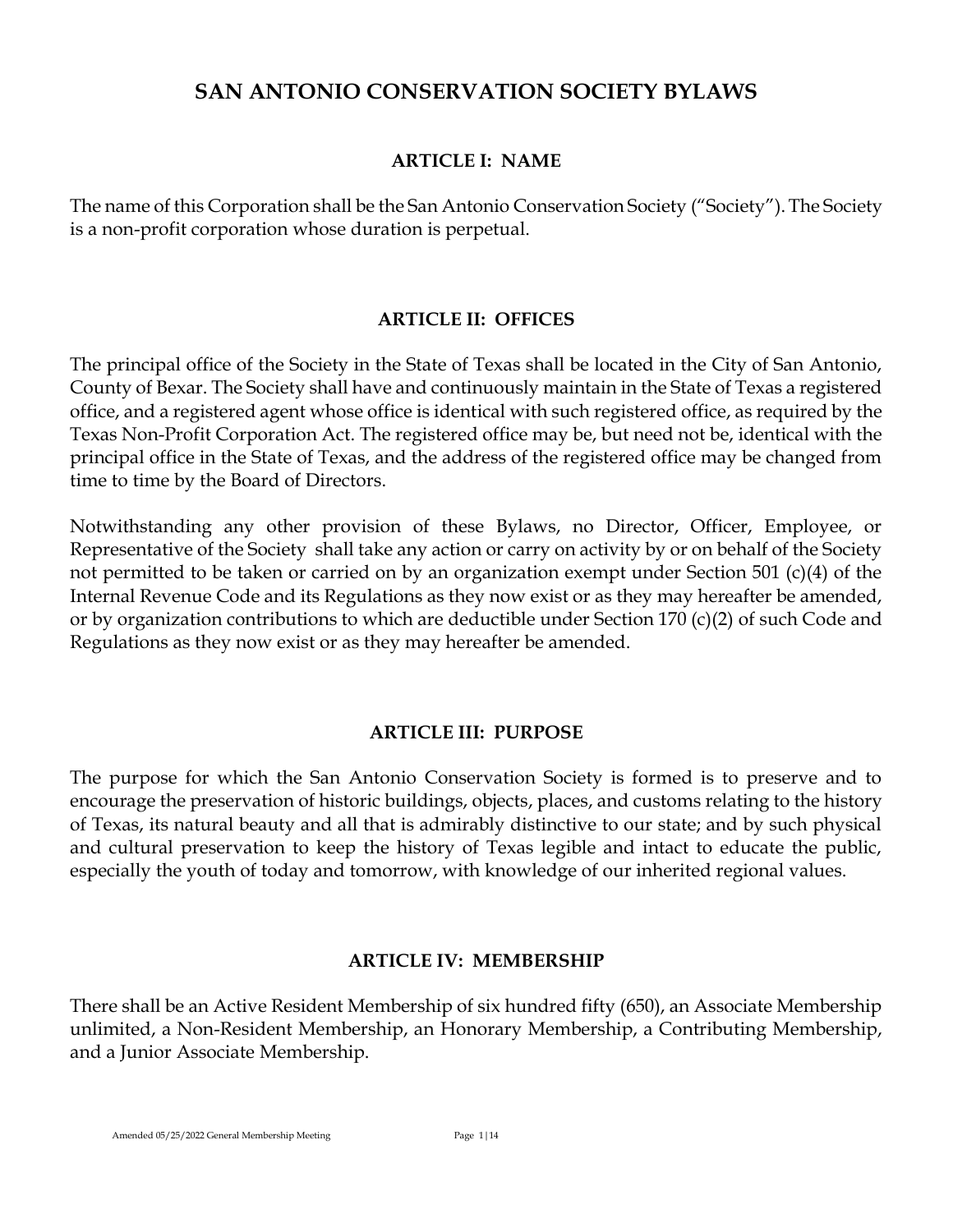**SECTION 1. ACTIVE RESIDENT MEMBERSHIP.** Active Resident Members shall have all of the privileges of the Society.

# **A. Eligibility.**

To be eligible for Active Resident Membership, a person must:

- 1. Have been an Associate Member for at least one year.
- 2. Be proposed in writing by one Active Member and endorsed by another Active Member of the Society. Proposals for Active Resident Membership shall be submitted to the Membership Chairman at least ten (10) days prior to presentation for action at the May meeting of the Board of Directors. No more than three candidates may be proposed, and three candidates endorsed by any Active Member during one year.
- 3. Individuals convicted of a felony or misdemeanor with moral turpitude will not be allowed to join the Society, and if they are already members will be issued a letter of removal from the Society and Board of Directors.
- 4. Newly elected Active Members become voting members of the Society at the conclusion of the June General Membership Meeting.

# **B. Election.**

- 1. The Board of Directors shall vote by ballot prepared by the Membership Committee on the names proposed.
- 2. A majority of ballots cast by those present, and voting shall elect.
- 3. If there are more persons who receive a majority vote than there are vacancies, then those receiving the highest number of votes shall be elected until such vacancies are filled.

**SECTION 2. ASSOCIATE MEMBERSHIP.** Associate Members may attend all General Membership Meetings, without the privilege of voting or holding office, and may serve as members of committees.

- **A. Eligibility.** Associate Members shall:
	- 1. Be interested in and support the purposes of the Society; and
	- 2. Complete and submit the prescribed form and dues. Membership shall begin upon receipt of form and dues.

**SECTION 3. NON-RESIDENT MEMBERSHIP.** Persons who reside beyond the limits of the metropolitan area of San Antonio, such area being Bexar and adjoining counties, may become Associate Members of the Society in the regular manner. Active Resident Members who have moved from this area shall retain all their privileges except that of holding office or chairmanship of standing committees and shall be listed separately on the roster.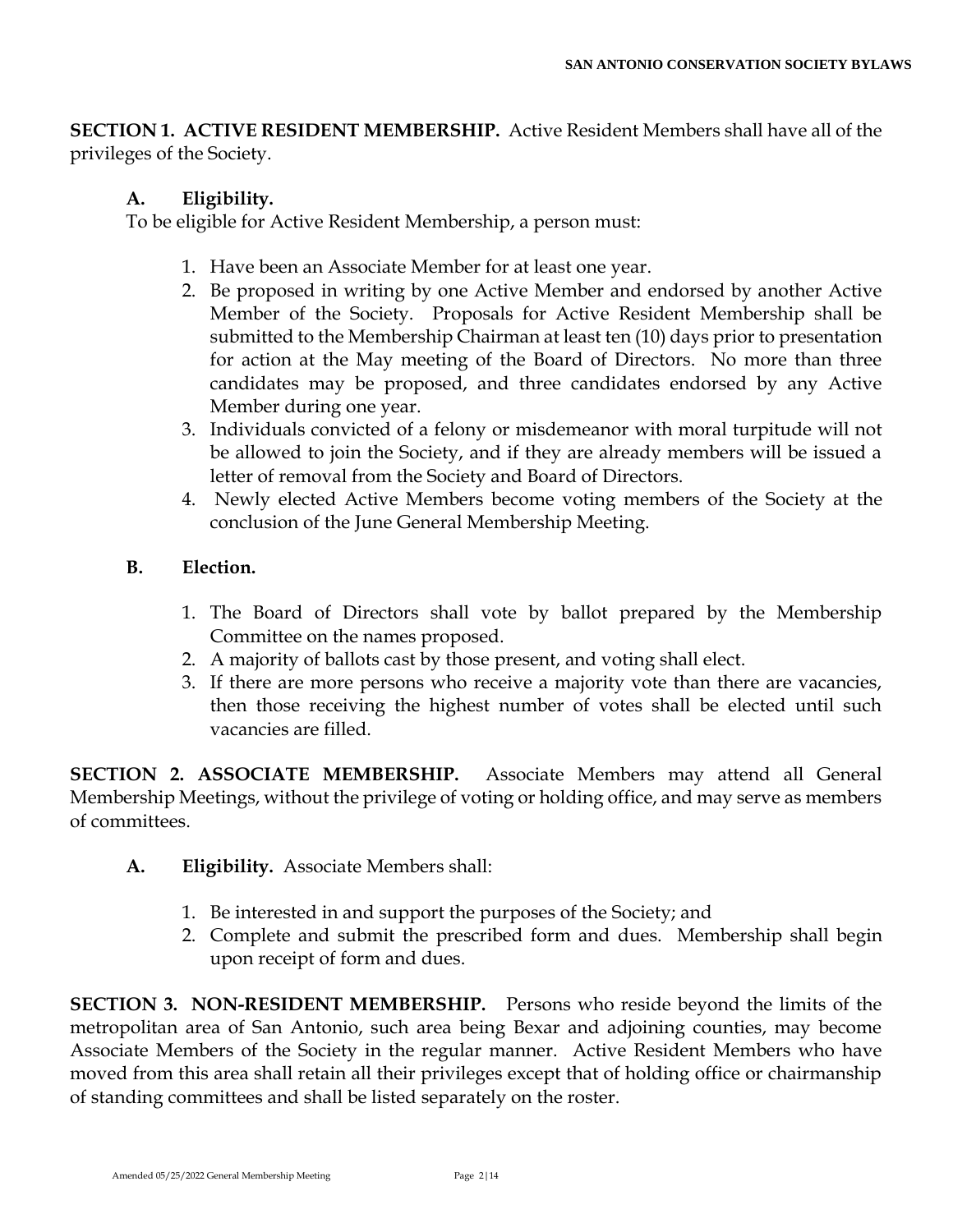**SECTION 4. HONORARY MEMBERSHIP.** Honorary Membership may be conferred on a nonmember for outstanding service rendered to the purpose of the Society. Honorary Members shall not pay dues or vote.

- **A. Proposals.** Proposals for Honorary Membership shall be made in the same manner and same time as proposals for Active Membership, except that at least three members of the Board of Directors shall join in the proposal.
- **B. Election.** Voting shall be by ballot and a three-fourths affirmative vote of the Board present, and voting shall elect.

**SECTION 5. JUNIOR ASSOCIATE MEMBERSHIP.** An Active Member of the San Antonio Conservation Society shall be chairman of this group and shall act as a coordinator between this group and the parent body. Junior Associate Members:

- **A.** Shall be governed by their own bylaws.
- **B.** Shall elect their own officers.
- **C.** Shall conduct their affairs under the name of Junior Associate Members of the San Antonio Conservation Society.

**SECTION 6. CONTRIBUTING MEMBERSHIP.** Shall be open to the entire membership and to friends who believe in the aims and purposes of the Society by making a contribution, the sum and classification to be decided by the Board of Directors.

**SECTION 7. BUSINESS/ORGANIZATION MEMBERSHIP.** Representative(s) for the Business/Organization membership category are eligible to attend all General Membership Meetings, without the privilege of voting or holding office, and may serve as members of committees.

# **A. Business Membership**

Eligibility. Members shall:

- 1. Be interested in and support the purposes of the Society; and
- 2. Complete and submit the prescribed form and dues. Membership shall begin upon receipt of form and dues.

## **B. Organization Membership** Eligibility. Members shall:

- 1. Be interested in and support the purposes of the Society; and
- 2. Complete and submit the prescribed form and dues. Membership shall begin upon receipt of form and dues.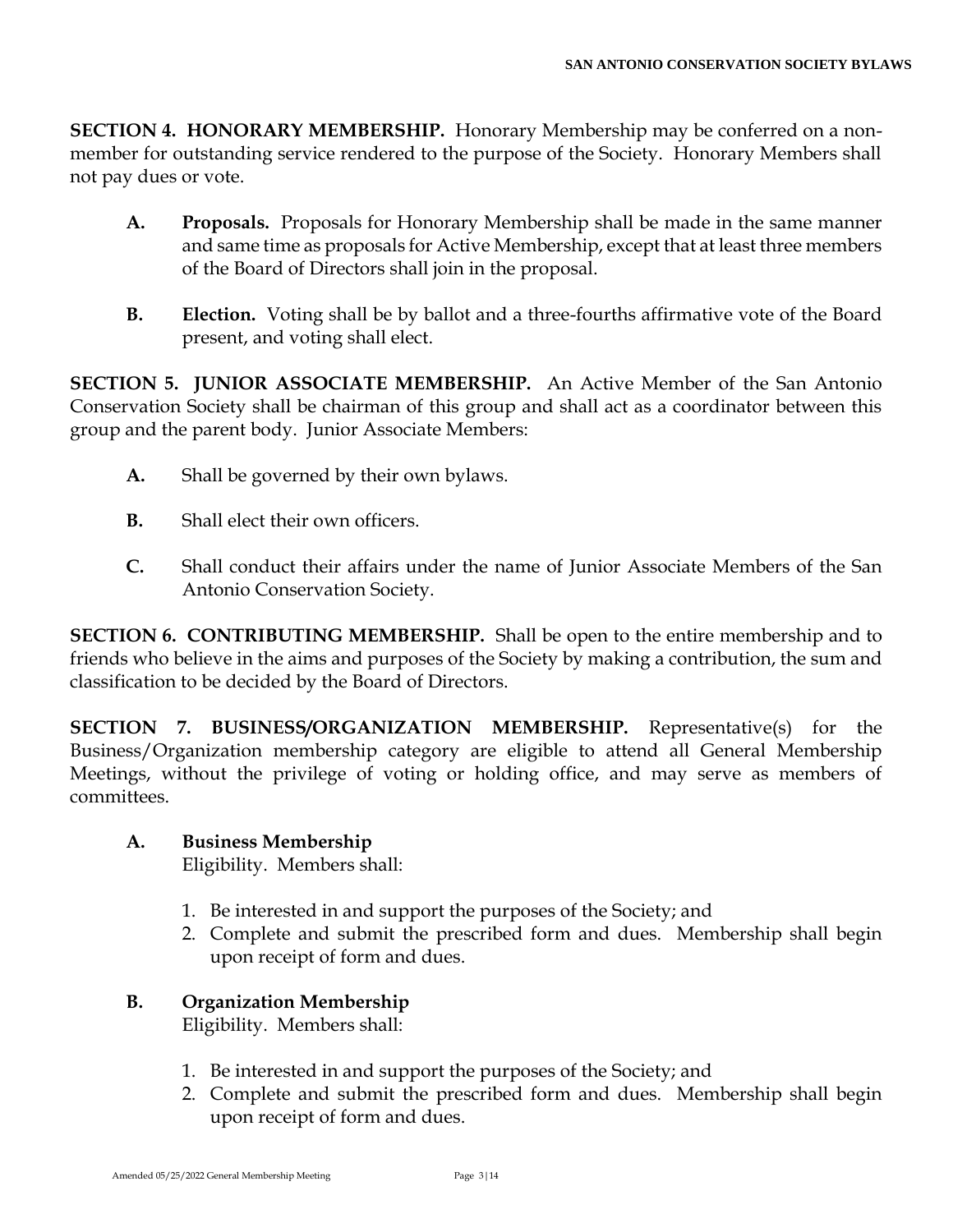**SECTION 8. DUES.** Annual dues shall be payable February 1 for the ensuing year, delinquent March 31. Any member in arrears of annual dues at this time shall be dropped from membership. Dues notices to be mailed before January 15. Any changes in annual dues amounts shall be approved by the Active Membership.

## **ARTICLE V: MEETINGS OF THE GENERAL MEMBERSHIP**

**SECTION 1. GENERAL.** At least six (6) General Membership Meetings shall be held on the fourth Wednesday of the month unless otherwise ordered by the Board of Directors of the Society.

**SECTION 2. ANNUAL.** The May meeting shall be the annual meeting.

**SECTION 3. SPECIAL.** Special meetings may be called by the President or by written request signed by one-third of the members of the Board of Directors, or by written request signed by onethird of the required quorum for a general membership meeting, provided the purpose of such meeting shall be included in the call with at least five days prior notice.

**SECTION 4. QUORUM.** Forty (40) voting members shall constitute a quorum for General Membership Meetings.

## **ARTICLE VI: OFFICERS**

# **The Officers of the Society shall be:**

- **A.** The Officers elected by the Board of Directors who shall serve on the Executive Committee are a President, five Vice-Presidents, a Secretary, and a Treasurer.
- **B.** The officers appointed by the President: a Presidential Advisor, who shall be a former President; a Parliamentarian; a Chaplain; and a NIOSA® Treasurer.
- **C.** Thirty elected Directors.

## **ARTICLE VII: BOARD OF DIRECTORS**

**SECTION 1.** The affairs of the Society shall be managed by its Board of Directors.

**SECTION 2.** The Board of Directors of the Society shall be the same as the Board of Directors of the San Antonio Conservation Society Foundation.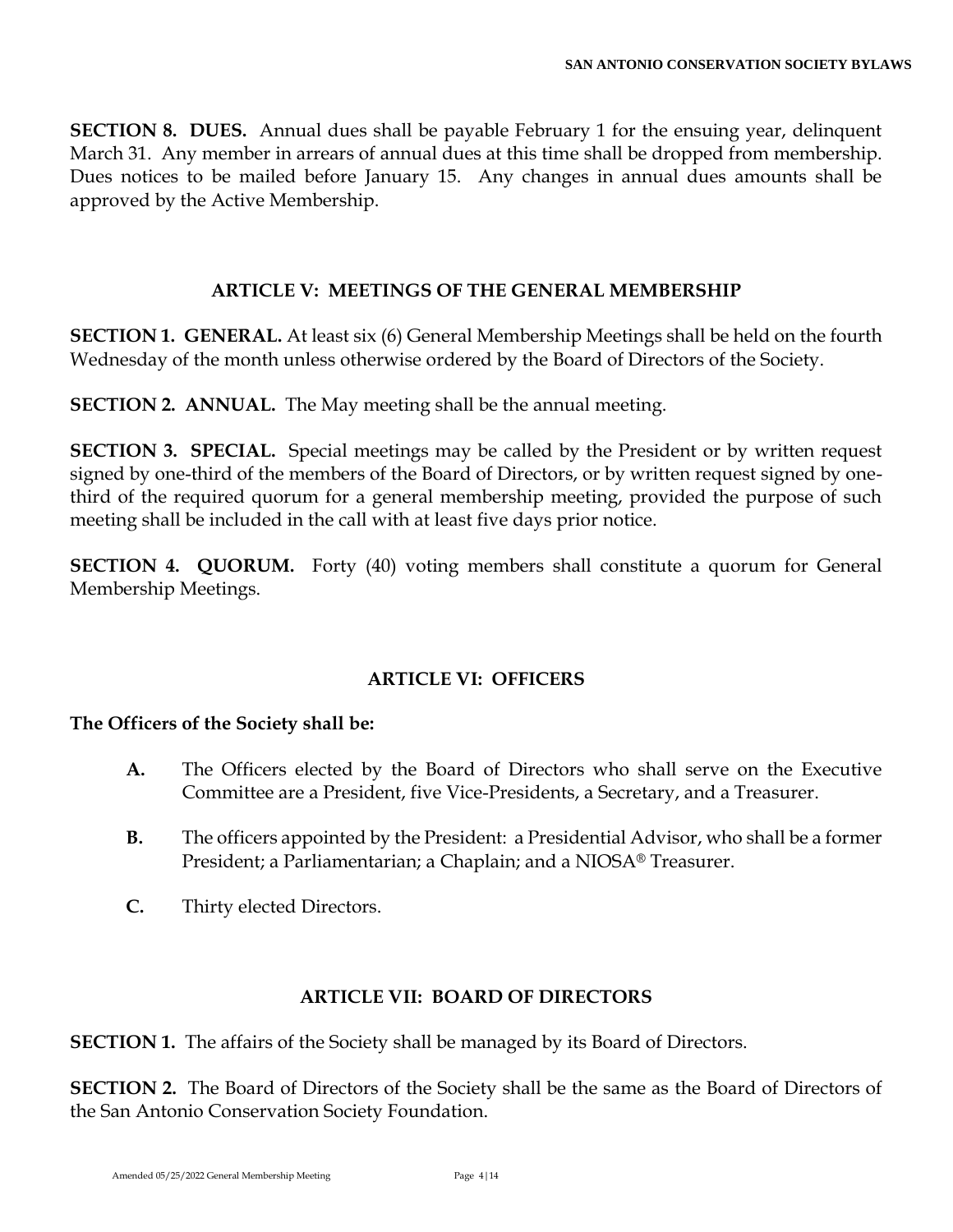#### **The Board of Directors of the Society shall be:**

- **A.** The Officers elected by the Board of Directors who shall serve on the Executive Committee are a President, five Vice-Presidents, a Secretary, and a Treasurer.
- B. The Officers appointed by the President: a Presidential Advisor, who shall be a former President; a Parliamentarian; a Chaplain; and a NIOSA® Treasurer.
- C. Up to thirty Directors elected by the Active members of the San Antonio Conservation Society.
- D. Former Presidents of the San Antonio Conservation Society.

#### **SECTION 3. ELIGIBILITY.**

- **A.** Officers elected by the Board of Directors shall be Active Resident Members for at least one year or a major portion thereof and have served on the Board within the past five years before taking office.
- **B.** Directors elected by the membership shall be Active Resident Members for at least one year or a major portion thereof.
- **C.** Officers appointed by the President shall be Active Resident Members for at least one year or a major portion thereof.

**SECTION 4. NOMINATING COMMITTEE.** At the regular meeting of the Board of Directors in March, five Active Members shall be elected to serve as a Nominating Committee. The five nominees receiving the highest number of votes cast by those present and voting shall be elected. In the event of a tie, a runoff shall be held.

- **A.** Nominations for members of this committee shall be made from the floor.
- **B.** The vote shall be by ballot.
- **C.** The one receiving the highest number of votes shall act as Chairman.
- **D.** No member of the committee shall serve for two consecutive years.
- **E.** All prospective Officers shall be informed by the Nominating Committee of the duties of the office before each is nominated.
- **F.** They shall hold at least one meeting for the purpose of selecting officers and board member nominees.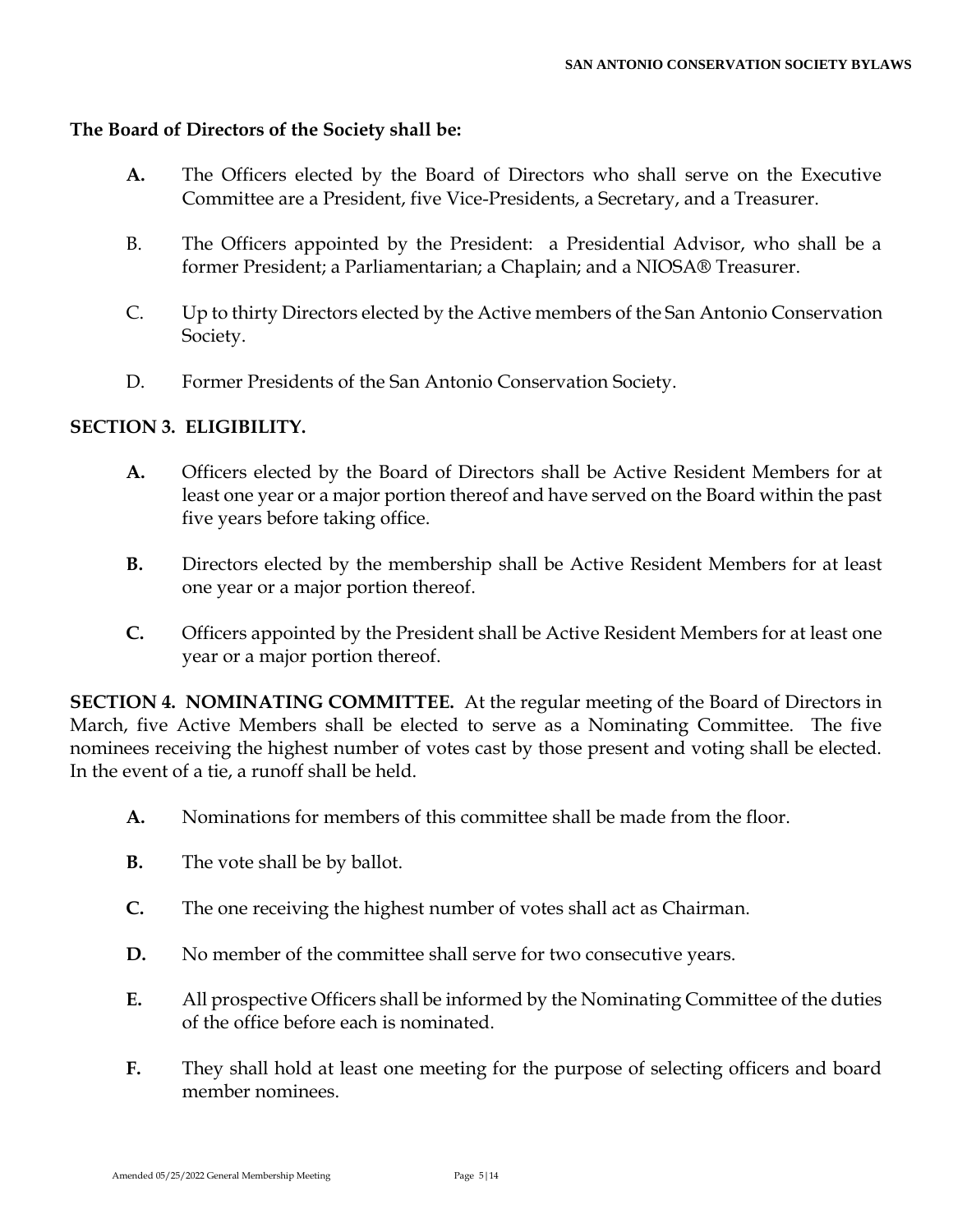## **SECTION 5. ELECTION OF DIRECTORS AND OFFICERS.**

- **A. DIRECTORS.** At the General Membership Meeting of the Society in May, the Nominating Committee shall present the names of up to ten (10) Active Members as nominees for Directors.
	- 1. The list of nominees shall be mailed and/or sent via electronic mail to the Active Membership one week in advance of the May meeting.
	- 2. Nominations may be made from the floor provided prior consent of the nominee has been obtained and they have been informed of the duties of office.
	- 3. Election shall be by ballot. The ten nominees receiving the highest number of votes cast by members present and voting shall elect. In the event of a tie, a runoff shall be held. In the event there are only ten candidates or fewer nominated, the president may declare the candidates elected.
- **B. OFFICERS.** At the regular meeting of the Board of Directors in May, the Nominating Committee shall present a list of one nominee for each office to be elected by the Board of Directors.
	- 1. Prior notice of this slate shall be mailed and/or sent via electronic mail to the members of the Board of Directors at least one week in advance of the election.
	- 2. Nominations from the floor may be made provided prior consent has been obtained and they have been informed of the duties of office.
	- 3. Election shall be by ballot.
	- 4. A majority of ballots cast by those present, and voting shall elect.
	- 5. In the event there is only one candidate per office nominated, the President may declare the candidate elected.

## **SECTION 6. TERM OF OFFICE.**

- **A. DIRECTORS.** Up to ten of the thirty Directors shall be elected by Active Members each year to serve for a three-year term or until a replacement is elected. A lapse of at least one year shall be necessary before becoming eligible for election to another term. Completion of one vacated term by election shall not constitute a full term.
- **B. OFFICERS.** The President, the five Vice-Presidents, the Secretary, and the Treasurer shall be elected annually to serve for a one-year term, or until their successors are elected. The Presidential Advisor, the Parliamentarian, the Chaplain, and a NIOSA® Treasurer shall be appointed by the President to serve for a one-year term. No one shall hold these offices for more than two successive terms. Completion of one vacated term by election or appointment shall not constitute a full term.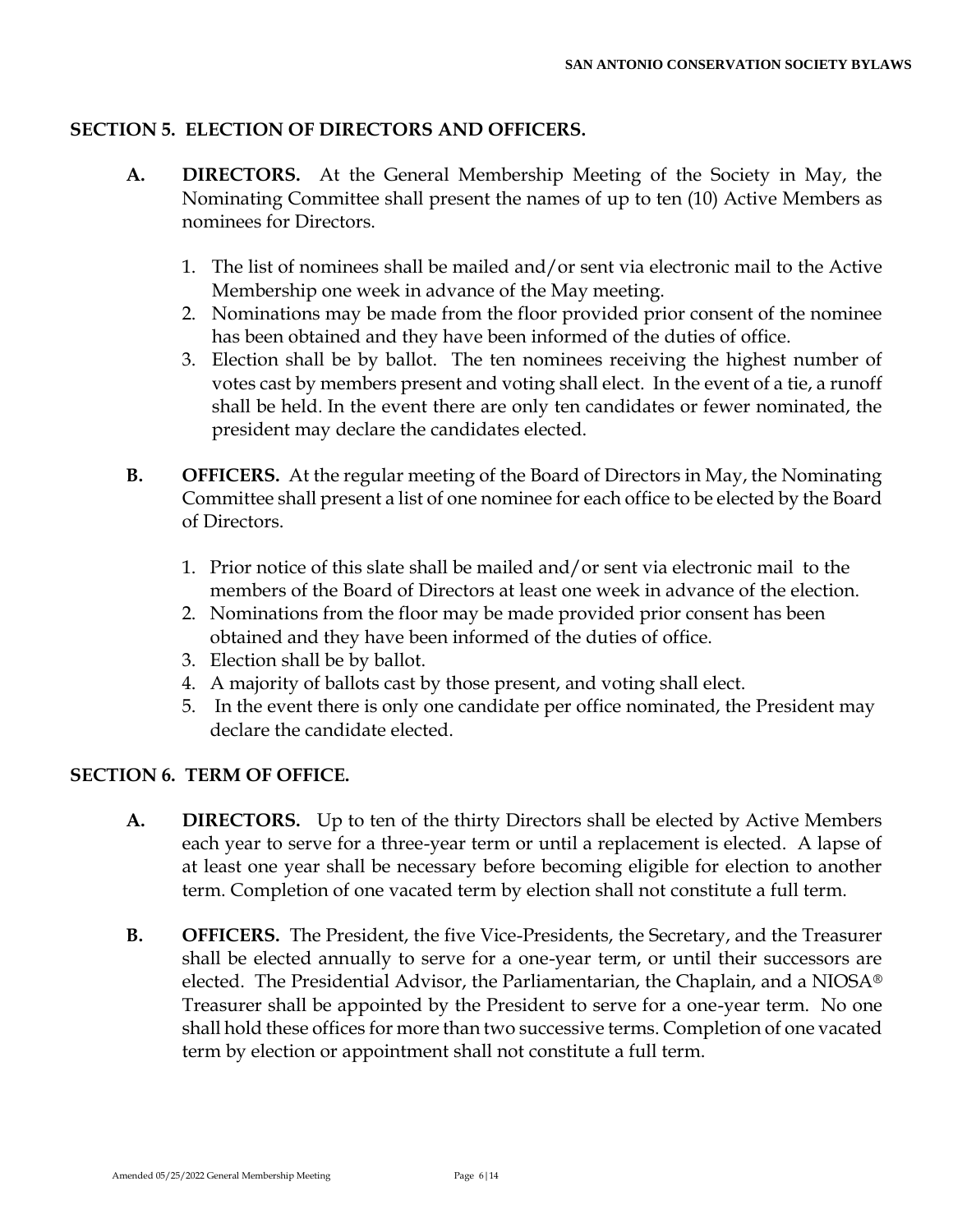**C. INSTALLATION.** All Officers and Directors shall be installed at the annual June General Membership meeting and shall begin their term of office at the close of that meeting.

**SECTION 7. VACANCIES.** Vacancies in any elected office may be filled by the Board of Directors for the unexpired term in accordance with procedures outlined in Section 3A 2, 3 and B2, 3, 4. Consent to serve must be submitted by candidate. Vacancies in appointive offices may be filled by the President for the unexpired term.

#### **SECTION 8. DUTIES OF OFFICERS.**

#### **A. The PRESIDENT shall:**

- 1. Be the Principal Executive Officer of the Society and Foundation; and supervise all the business and affairs of the organization.
- 2. Preside at all meetings of the Board of Directors, the Executive Committee, and all General Membership Meetings where business may be transacted.
- 3. Sign with the Secretary any contracts or other legal documents. In the event the Secretary is not available, and an emergency exists, (emergency determined by the President), the Treasurer or 5th Vice President (Budget Chairman) shall be authorized to co-sign any contracts or other legal documents.
- 4. Sign with the Treasurer, or with the Fifth Vice-President in the absence of the Treasurer, all withdrawals of funds from the Society and the Foundation bank accounts.
- 5. Appoint the chairmen of all committees not otherwise provided for, with the approval of the Executive Committee.
- 6. Be an ex-officio member of all committees except the Nominating Committee.
- 7. Be the sole representative and spokesman for the Society to other organizations and to the public, except that he/she may delegate an instructed member of the Board of Directors as a substitute.
- 8. Inform Officers and Directors of their dismissal from office.
- 9. Serve on the Audit Committee along with the Executive Director.
- 10. Perform such other duties as assigned by the Board of Directors.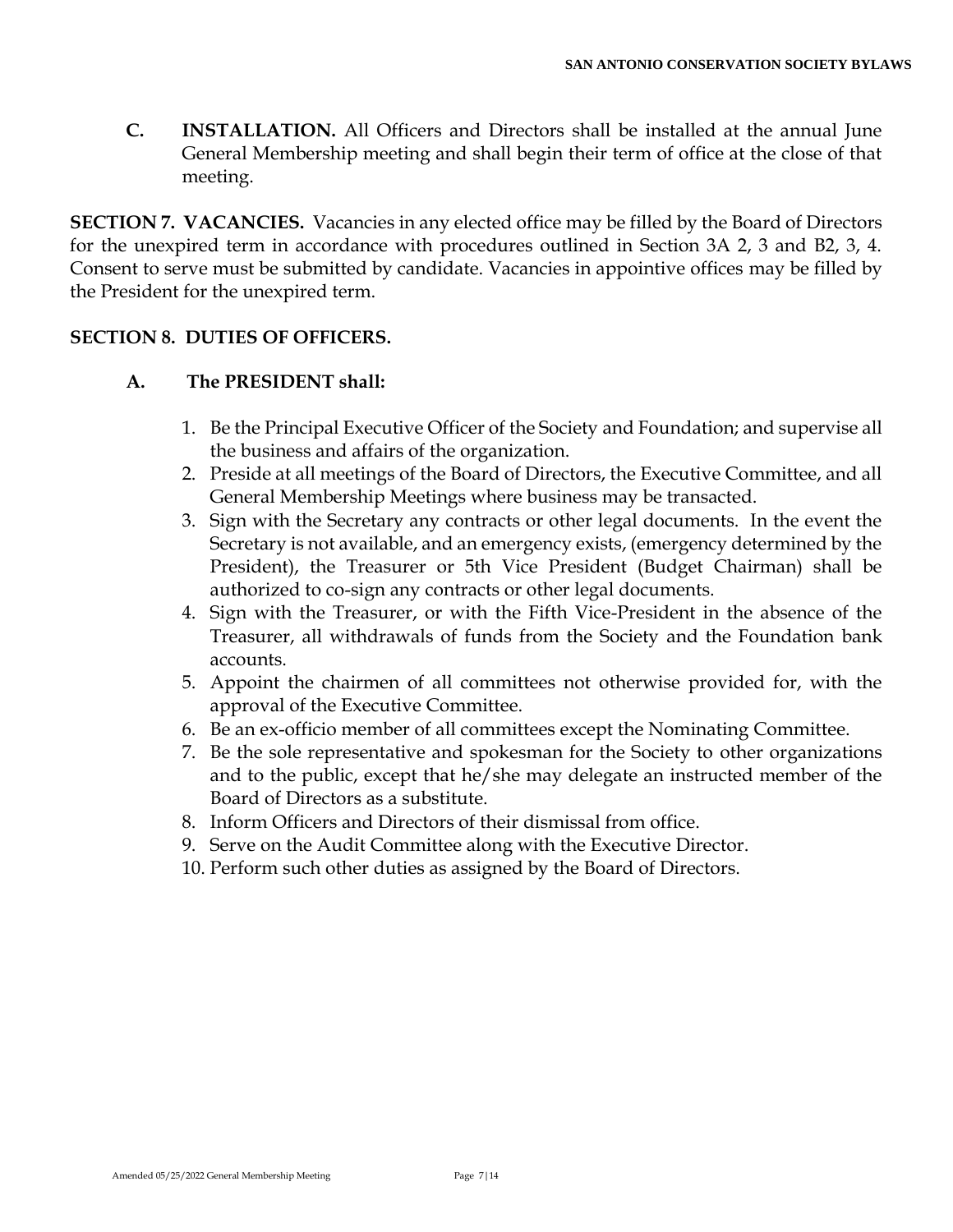#### **B. The FIRST VICE-PRESIDENT shall:**

- 1. Direct and supervise the activities of the Society and the Foundation in regard to the preservation of historic structures, objects, places, cultures, and customs.
- 2. Stimulate greater knowledge of same through historic research both for the members of the Society and the public.
- 3. Be an ex-officio member of all committees of Society-owned properties and of those properties supervised by the Board of Directors and financially supported by the Society and the Foundation.
- 4. Act as special assistant to the President. May be called upon to represent him/her whenever the President so designates.
- 5. Be empowered to sign any documents as ordered by the Board of Directors in the event of an emergency during the prolonged absence of the President or due to his/her disability or refusal to act.
- 6. Perform such other duties assigned to him/her by the President or the Board of Directors.

## **C. The SECOND VICE-PRESIDENT shall:**

- 1. Direct and supervise the activities of the Society and the Foundation concerned with the preservation of missions, parks, waterways, and all-natural beauty.
- 2. Encourage the interest of the Society members and the community in these areas.
- 3. Perform such other duties assigned by the President or the Board of Directors.

## **D. The THIRD VICE-PRESIDENT shall:**

- 1. Direct development of membership, Board, and resources.
- 2. Oversee and evaluate the Society and the Foundation programs.
- 3. Perform duties of community relations as directed by the President.
- 4. Monitor and report on local, state, and federal legislation of interest to the Society and the Foundation.
- 5. Perform such other duties assigned by the President or the Board of Directors.

## **E. The FOURTH VICE-PRESIDENT shall:**

- 1. Serve as Chairman of A Night in Old San Antonio® "NIOSA®" and direct and supervise all fund-raising activities of the Society related to "NIOSA®".
- 2. Have a separate account allocated by the annual budget to receive and disburse funds relating to the operation of NIOSA® activities. May be a co-signer on this account.
- 3. Make a full accounting of all funds to the Board of Directors not later than the end of the fiscal year.
- 4. Perform such other duties as assigned by the President or the Board of Directors.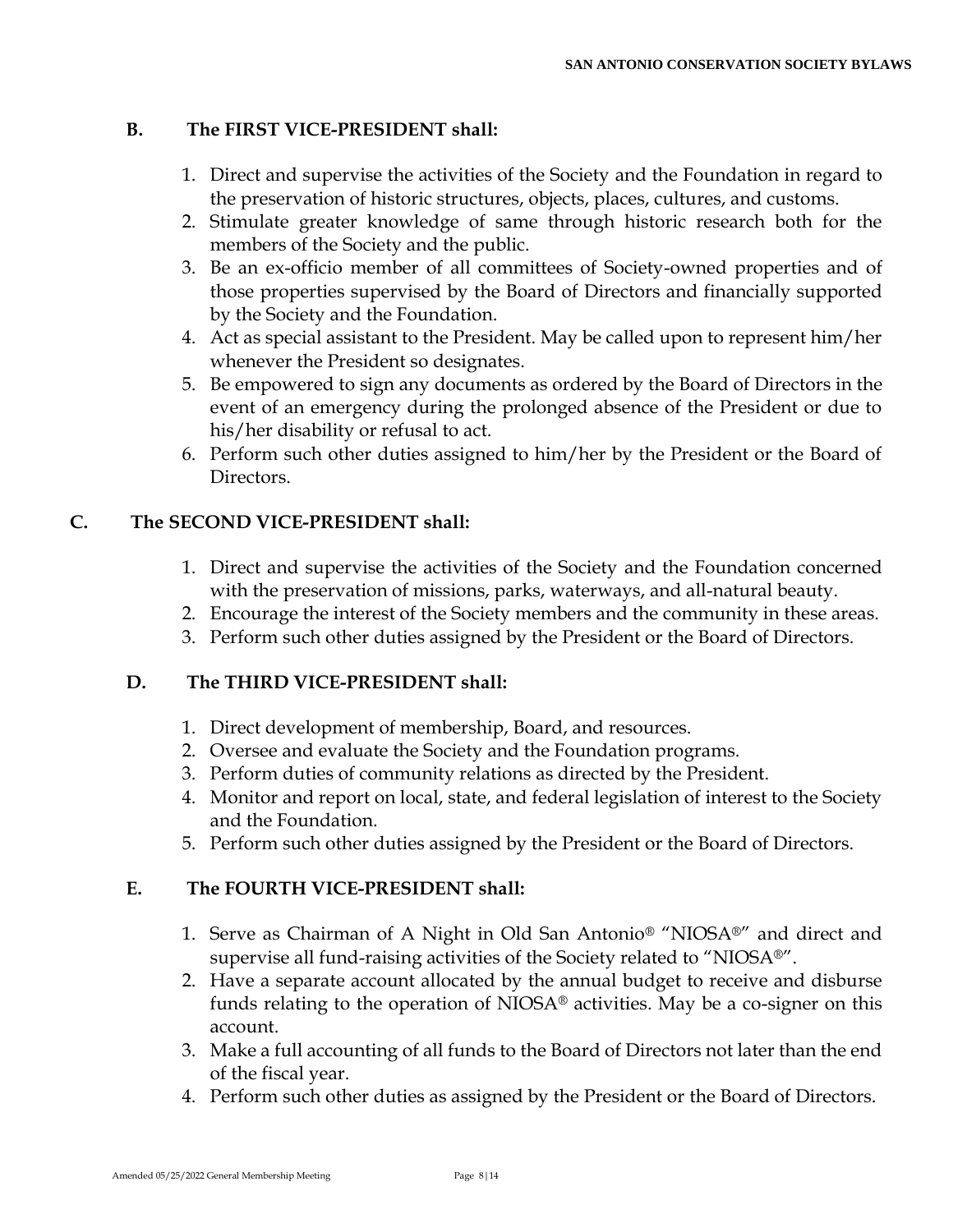## **F. The FIFTH VICE-PRESIDENT shall:**

- 1. Serve as Chairman of the Budget Committee during his/her term of office which shall prepare a yearly budget to submit to the Board of Directors for approval.
- 2. Meet with the Budget Committee during the year to recommend adjustments that may be necessary.
- 3. Serve as a member of the Treasurer and Audit Committee.
- 4. Sign with the Treasurer in the absence of the President, or with the President in the absence of the Treasurer, any withdrawals of funds.
- 5. Perform such other duties assigned by the President or the Board of Directors.

**G.** In the absence of the President, the Vice-Presidents, in their order, shall preside at all meetings of the Board of Directors, the Executive Committee, and all General Membership Meetings where business is to be transacted.

## **H. The SECRETARY shall:**

- 1. Produce the written minutes of the Board of Directors and General Membership Meetings ten days prior to the next regular board meeting.
- 2. See that a record of attendance of all members is kept.
- 3. Sign with the President any contracts authorized by the Board of Directors.
- 4. Ensure that all meetings are opened with a prayer and purpose.
- 5. Perform such other duties assigned by the President or the Board of Directors.

## **I. The TREASURER shall:**

- 1. Have charge and oversight of all funds of the Society and Foundation in accordance with the Treasurer's functions.
- 2. Sign with the President or with the Fifth Vice-President in the absence of the President, all withdrawals from these accounts.
- 3. Pay all bills and disburse funds that have been authorized by the Board of Directors.
- 4. Serve as a member of the Budget Committee.
- 5. Shall serve as Chairman of the Treasurer's Finance Committee and Audit Committee and appoint its members with the approval of the President. The President and the Executive Director shall be members of the Finance Committee and Audit Committee.
- 6. Be an alternate signator on the Night in Old San Antonio® accounts.
- 7. Perform such other duties assigned by President or the Board of Directors.
- 8. Ensure that all fiscal and accounting functions comply and are up to date per recommendations outlined in the Auditor's Management Letter and approved by the Board of Directors.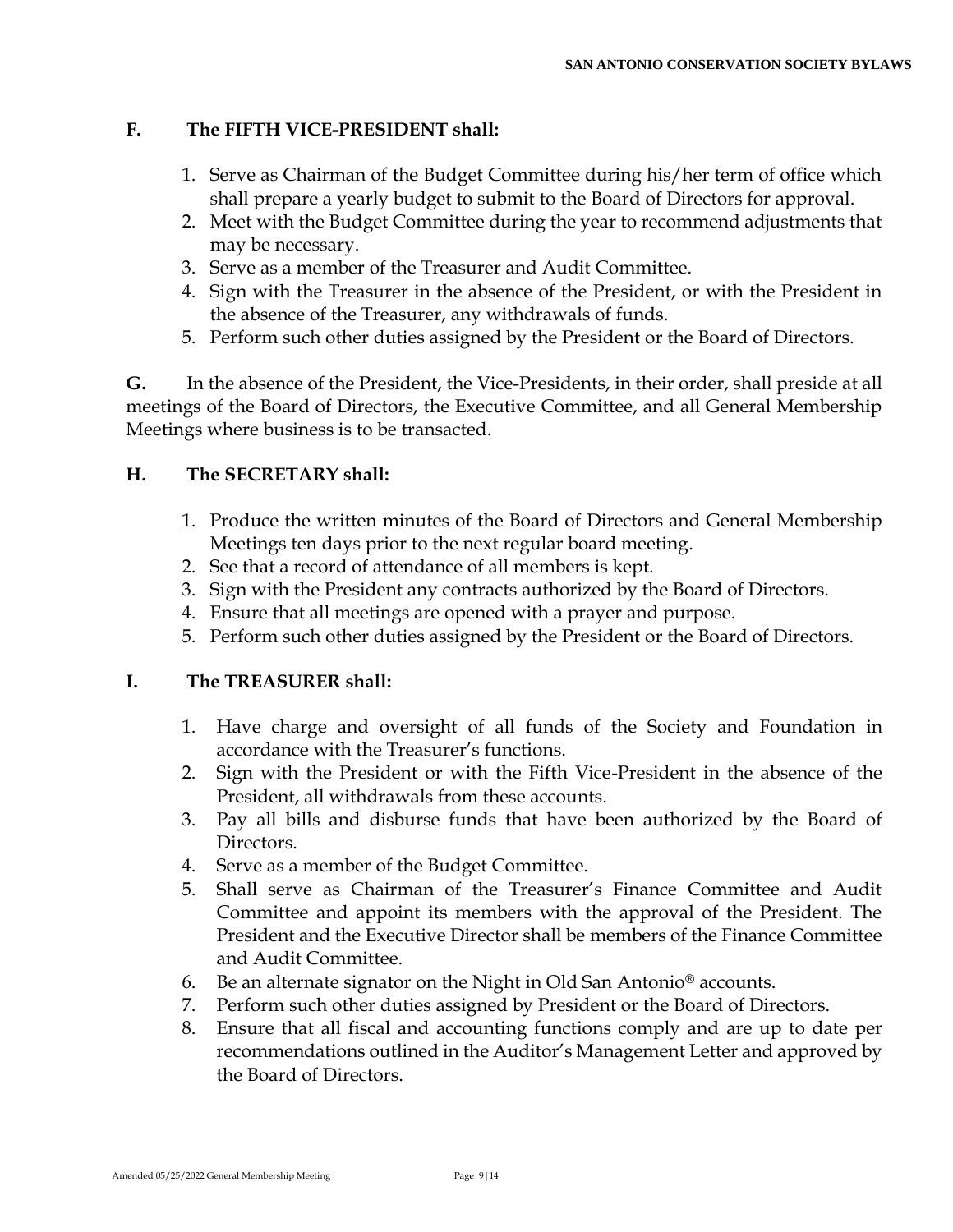## **J. The PRESIDENTIAL ADVISOR shall:**

- 1. Chair the Advisory Committee, composed of former Presidents, which shall act as an Advisory Committee to the Board of Directors.
- 2. Act as advisor to the President.

#### **K. The CHAPLAIN shall:**

- 1. Open all meetings with the Society's prayer and purpose.
- 2. Communicate whenever possible with members who are ill or in distress.
- 3. Keep a record of all memorials.
- 4. Maintain a necrology of members and forward it to the Society Library monthly.
- **5.** Advise the Board of Directors of members who are ill or have passed away. Send a note of sympathy from the Society to the deceased member's next of kin or family.

#### **L. The PARLIAMENTARIAN shall:**

- 1. Act as an advisor to the President on points of parliamentary procedure.
- 2. Attend all meetings of the Board of Directors and the Executive Committee as an advisor.
- 3. Be chairman of the Bylaws Committee.
- 4. Oversee all Society elections, including selecting the tellers, with the President's approval.

#### **M. The NIOSA® TREASURER shall:**

- 1. Act as Treasurer of the Night in Old San Antonio® "NIOSA®"Committee.
- 2. Have charge of and be responsible for supervision of the current operating expenses of the "NIOSA®" Committee.
- 3. Two of the four following signatures are required for the withdrawal of NIOSA<sup>®</sup> funds: the NIOSA® Treasurer, the Fourth Vice-President, Society Treasurer or the President.
- 4. Be an alternate signator on Society and the Foundation bank accounts in the absence of other approved officers.
- 5. Perform such other duties assigned by the President or the Board of Directors.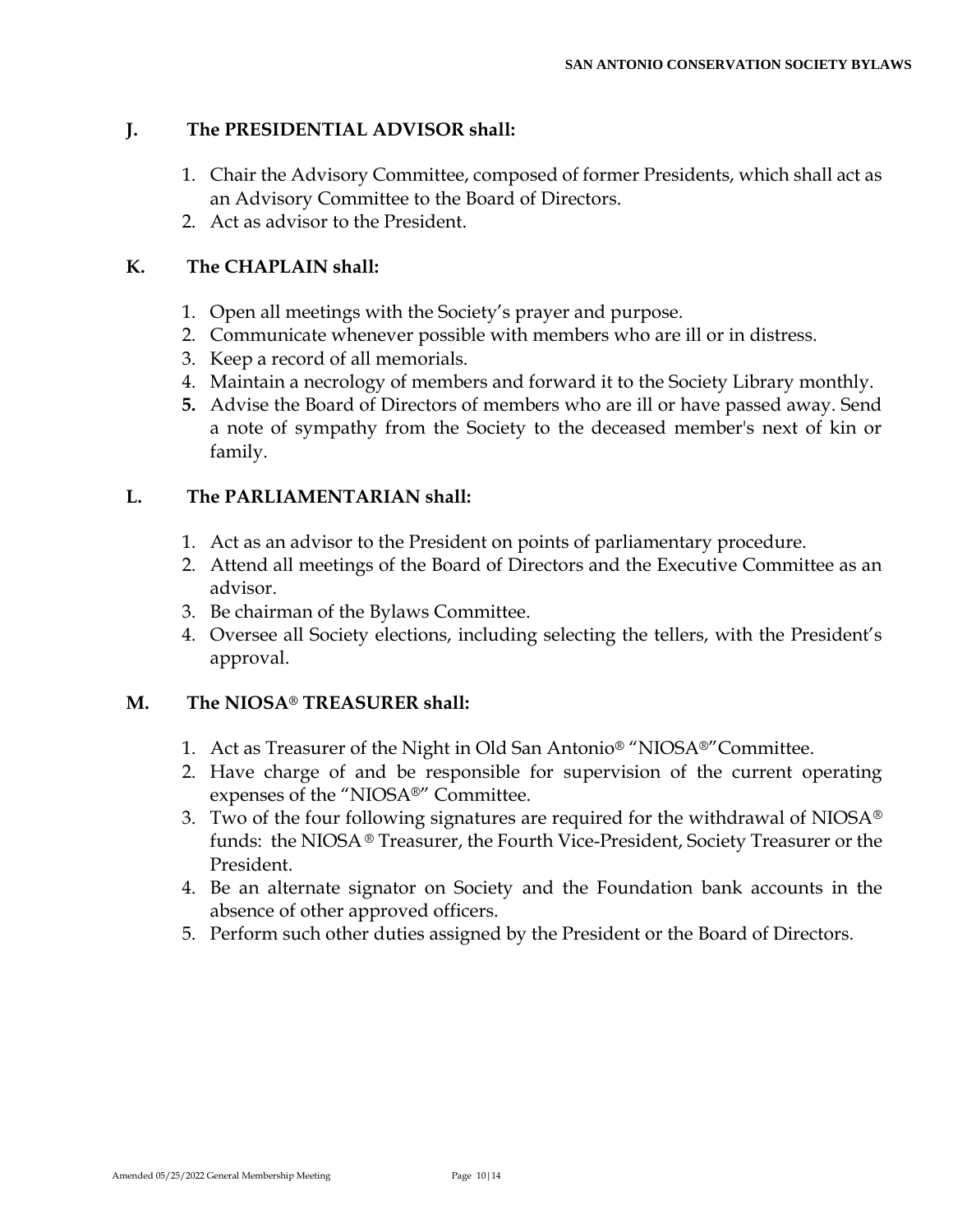#### **N. The OFFICERS and DIRECTORS shall:**

- 1. Attend all meetings of the Board of Directors, both regular and called meetings.
- 2. Accept appointment as chairman of a standing or special committee as requested by the President.
- 3. Any Officer or Director absent from three consecutive regular meetings of the Board of Directors or who changes his/her residence from the metropolitan area of San Antonio shall automatically lose office on the Board and shall be promptly replaced.

**SECTION 9. COMPOSITION.** The voting membership of the Board of Directors shall consist of the elected and appointed Officers and Directors, and eligible former Presidents, and the Chairmen of Standing Committees and they shall:

- **A.** Attend all meetings of the Board of Directors, both regular and called meetings of the Board.
- **B.** Automatically lose office on the Board if absent from three consecutive regular meetings or if residence is moved from the metropolitan area of San Antonio.
- **C.** Former Presidents, who are no longer Directors, may attend Board of Directors meetings without vote.
- **D.** Directors, Officers, and Former Presidents who are absent due to official Society or Foundation business shall be considered excused and the absence will not count toward the three (3) consecutive missed meeting policy referenced in Article VI Section 1 B.
- **E.** Shall accept chairmanship of committee, which the President offers.

**SECTION 10. AUTHORITY.** The Board of Directors shall have control of the affairs, funds, and properties of the Society and Foundation. All major program activities shall be reported to the Board of Directors at a regular Board or special Board meeting of the Society and Foundation.

The Board of Directors shall ensure that no action shall be taken by or on behalf of the Society or the Foundation if such action is a prohibited transaction or would result in the denial of the tax exemption under Section 503 or Section 504 of the Internal Revenue Code and its Regulations as they now exist or as they may hereafter be amended.

**SECTION 11. DUAL OFFICE.** No member of the Board of Directors shall hold more than one elective position simultaneously.

**SECTION 12. QUORUM.** Twenty-four (24) voting members shall constitute a quorum of the Board of Directors.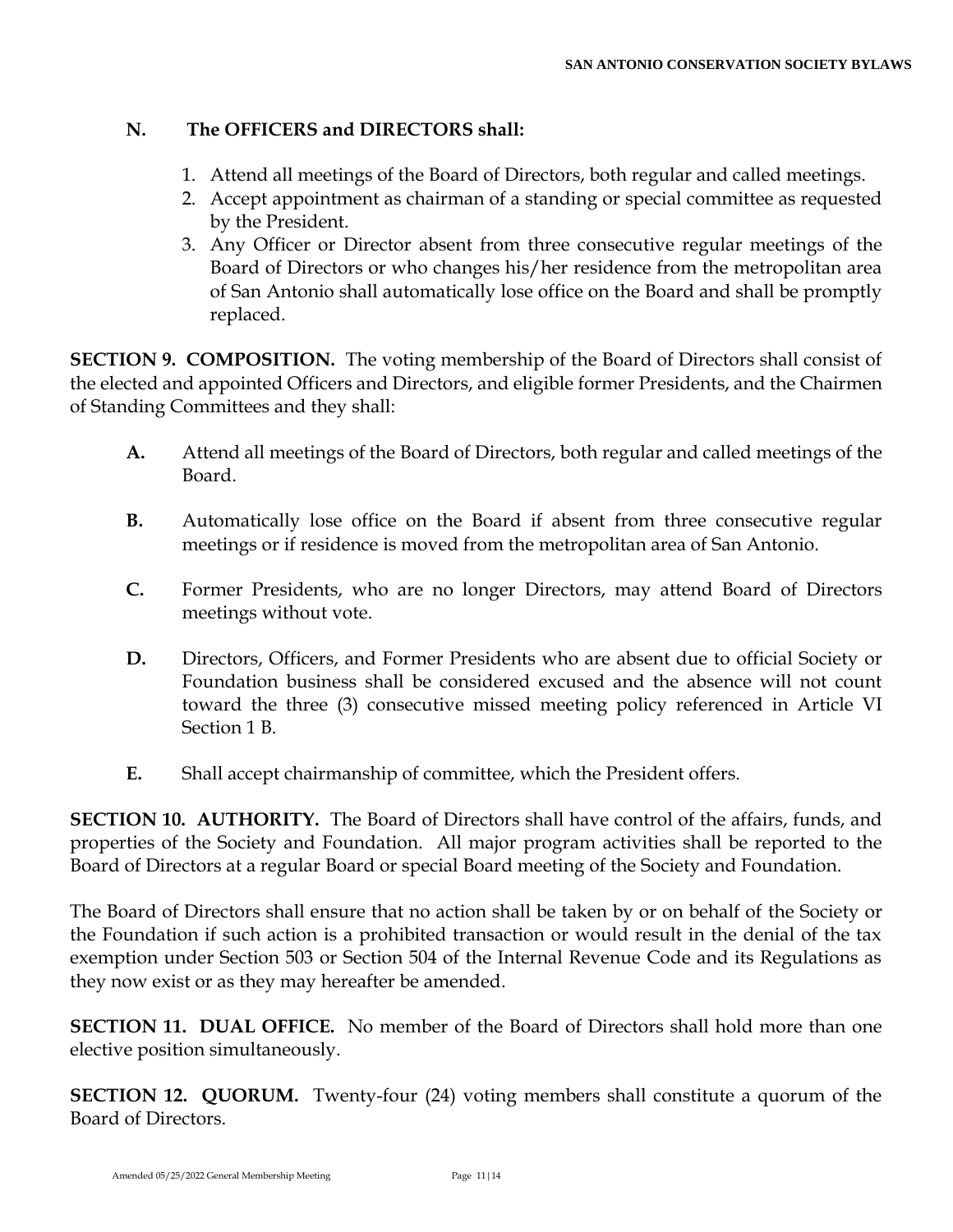**SECTION 13. MEETINGS.** Only members of the Board may be present during, or take part in, the deliberations of the Board of Directors. The President may request the attendance of staff members and others at the Board of Directors' meetings as a non-voting member.

- **A. REGULAR MEETINGS** of the Board of Directors shall be held each month. The time and place shall be determined by the President and approved by the Executive Committee.
- **B. SPECIAL MEETINGS** may be called by the President or by the written request of twelve (12) of the voting members, provided at least five days prior notice of the meeting has been given and that the purpose of the called meeting is included in the notice.
- **C. EMERGENCY & ELECTRONIC MEETINGS** In the event of an extraordinary situation such as disease outbreak, considered by local or state or Federal Government to be dangerous to the general population, and any natural disaster, such as flooding, snow, ice, storms, or other emergencies, any meetings of the Society may be held, as deemed necessary by the presiding President and Executive Board, using virtual or other available technology. Notice of such a meeting will have instructions as to how members are to participate. The President will designate the Society employee who will set up such meeting and ensure only those invited to attend are admitted. The Society Secretary will call the role at the electronic meeting ensuring a quorum is present. In the event of required individual voting, the Secretary will perform a rollcall vote.

## **ARTICLE VIII: EXECUTIVE COMMITTEE**

**SECTION 1. COMPOSITION.** The Executive Committee shall consist of those Officers elected by the Board of Directors. The Presidential Advisor and the Parliamentarian, appointed by the President, shall serve as non-voting members.

#### **SECTION 2. DUTIES.**

- **A.** The Executive Committee may be authorized by the Board of Directors to act on emergency matters requiring prompt attention between meetings of the Board. Such action must be reported to the Board.
- **B.** The Executive Committee shall approve all committee appointments made by the President.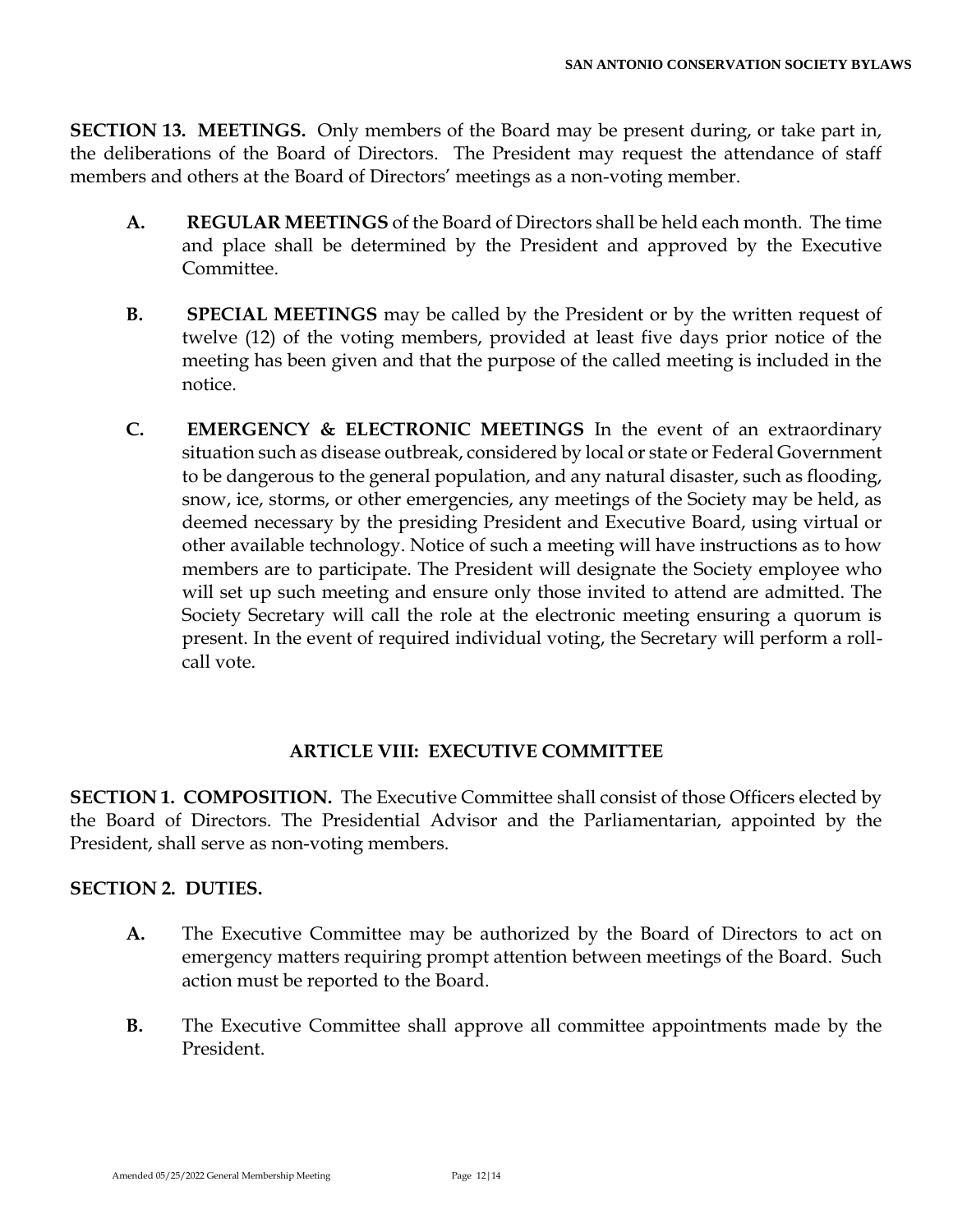# **ARTICLE IX: COMMITTEES**

**SECTION 1. STANDING OR SPECIAL COMMITTEES** shall be established by the President, with the approval of the Executive Committee, as the need arises.

**SECTION 2. COMMITTEE CHAIRMEN.** All Committee Chairmen shall:

- **A.** Have been Active Resident Members for at least one year, prior to appointment by the President with the approval of the Executive Committee.
- **B.** Serve for a one-year appointment coincident with the term of the President, or until a successor is appointed. He/she may be appointed for only one successive term.
- **C.** Appoint the members of his/her committee subject to the approval of the President.
- **D.** Keep a record of all work of the committee and inform the President of all meetings.
- **E.** File a written report at or before the annual meeting of the Society.
- **F.** In an emergency send a substitute to a Board of Directors meeting should a report be essential for action of the Board of Directors, but only at the invitation of the President and only for the duration of the report.

## **SECTION 3. QUORUM AND RULES.**

- **A.** The quorum of a committee shall be a majority of its membership not counting the exofficio members who, however, shall vote in committee proceedings.
- **B.** Each committee may adopt rules for its own government not inconsistent with the Bylaws, the rules adopted by the Board of Directors or the parliamentary authority.

## **ARTICLE X: AUDITING AND BONDING**

The books of the Treasurer and of such committees handling monies belonging to the Society shall be audited annually by a Certified Public Accountant. The Treasurer of the Society and the Treasurer of A Night in Old San Antonio® shall be bonded by a surety company. Those other persons who handle Society and Foundation funds may be bonded at the discretion of the Board of Directors.